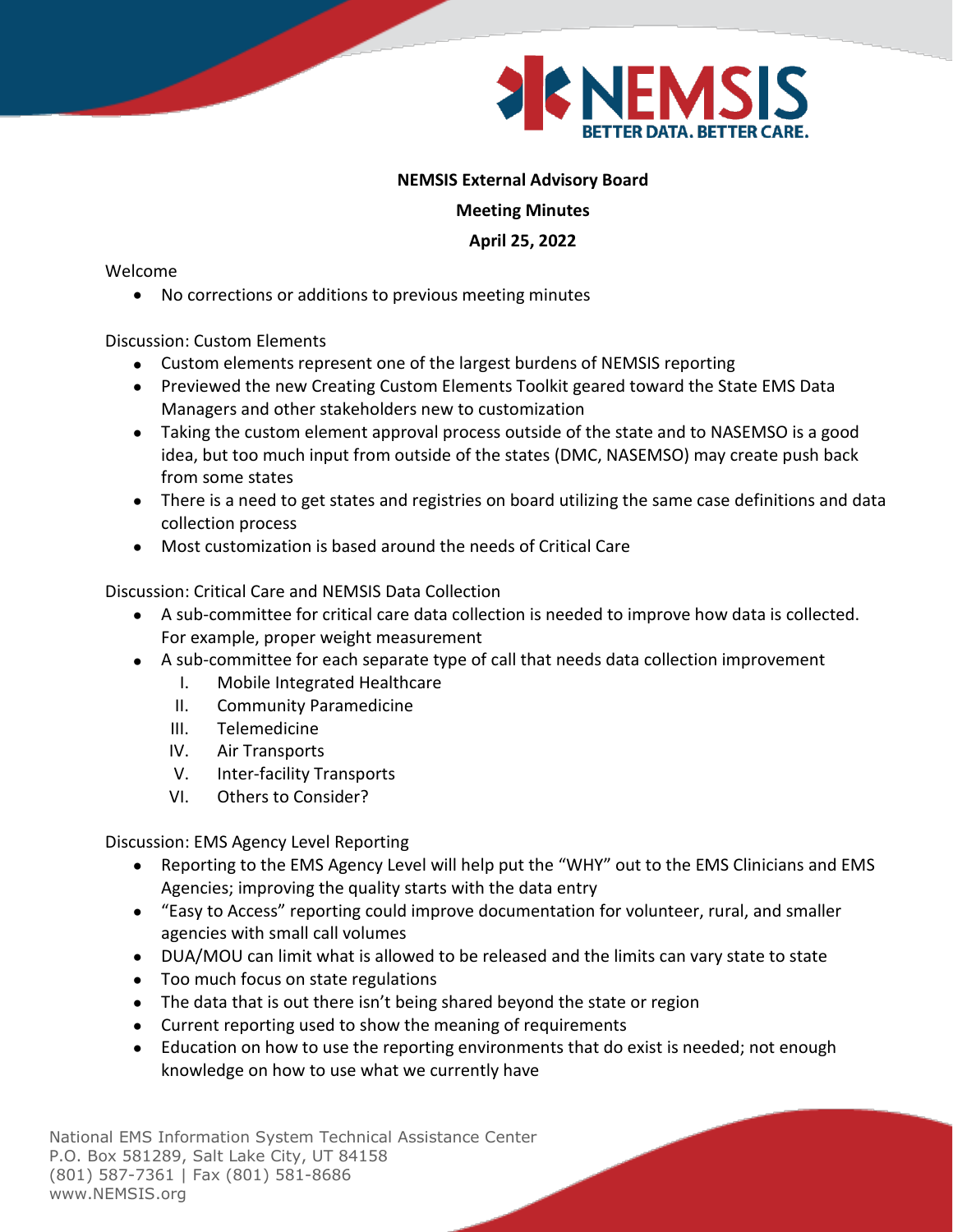

- Need more use of data beyond operational and clinical
	- o Use of updated processes
	- o Market the ability to use the data to all
	- o Outcome data for patient
- NEMSIS can reach out to stakeholders and highlight current resources, help with non-national elements and how to ask for data even when the TAC cannot run the report
- CMS Clinical Stats could something similar be helpful; could we borrow as a best practice

Discussion: Easing the documentation requirements for EMS Clinicians

- EMS Clinicians feel they are spending too much time on documentation
	- o As part of the medical community the burden comparatively is not large
	- $\circ$  A broader understanding why the EMS Clinician needs to document thoroughly could improve morale
- An example of a burdensome element rule that some states have made required on all calls are the delay fields. Some states require a value from the list rather than allowing the ePCR vendor to utilize Not Recorded
- Focus on collecting only those elements related to the type of call the EMS Clinicians are running
- A review of the data elements and whether or not the elements are being used could help reduce the number of elements. If it isn't used, why have a spot for it
	- $\circ$  Do we need to educate why some elements exist (ACN for example) even when they aren't being utilized?

Discussion: Case Definitions – EMS Specific

- National Case Definitions Library to create national definitions
- Defined Lists will assist with the effort

Discussion: GAP Analysis

- All vendors have processes for hospital to EMS data sharing but there is no standard
- Price does matter and can play a significant role for the stakeholders
- How can a standard be developed when there is so much variability already?
	- o FHIR, HL7
	- o HIE gives more functionality on searches
	- o FHIR is more episodic
	- o EHR more likely for eOutcome data
	- o HIE less likely for eOutcome data
- Implementation Guide is needed
- Most have been invited to the Connect-a-thon are there any that need to be added
- Are we building on existing structure or something unique?
- Do we need to consider transforming all methods to FHIR
	- o Is there adequate ROI

National EMS Information System Technical Assistance Center P.O. Box 581289, Salt Lake City, UT 84158 (801) 587-7361 | Fax (801) 581-8686 www.NEMSIS.org